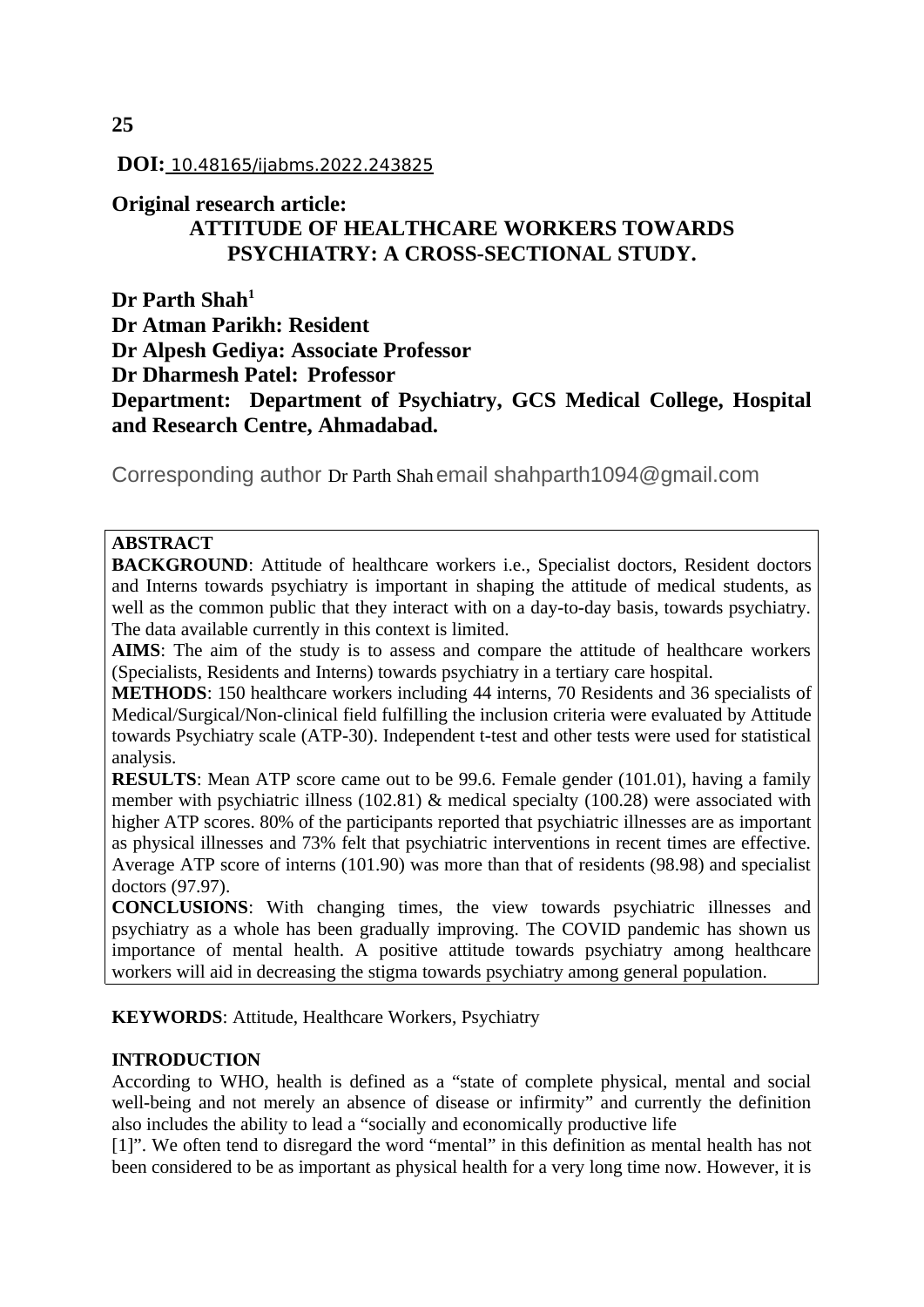an undeniable fact that mental health issues are on a rise in our country as the numbers show: By 2017, one in seven Indians were affected by mental disorders, 197 million Indians were suffering from mental disorders of whom 46 million had depression and 45 million anxiety disorders while also accounting for 36.6% of suicides globally.

[2]. While the mental health crisis continues to worsen in our country, there is still a great shortage of psychiatrists. As per a 2019 article published in the Indian Journal of Psychiatry, the number of Psychiatrists is 0.75 per 100000 population, while the desirable number for the same is more than 3 psychiatrists per 100000 population.

 [3]. For a very long time now, medical students and interns have had a negative perception towards psychiatry as a career choice even though the tolerance towards psychiatric illness and patients has improved over the period of time.

[4, 5]. The reason for the same might be poor inclusion of psychiatry in undergraduate medical curriculum resulting in poor awareness/poor understanding of psychiatric illnesses and lack of contact and familiarity with individuals with psychiatric disorders.

[6]. Negative portrayal of psychiatry in mass media, films, various books and newspapers also plays important role in formation of opinion towards psychiatry and psychiatric illnesses. In a previous study, it was found that majority of postgraduates did not find their psychiatric undergraduate training to be valuable and doubted the efficacy of psychotherapy.

 [7]. Teaching medical specialists often have a prejudiced view towards psychiatry and their negative comments ("bad mouthing") has a damaging effect on attitude of junior doctors towards psychiatry as a whole.

[8]. In a recent study, the attitude of teaching medical specialists in a tertiary care hospital in India was found to be overall negative, which would negatively influence the junior doctors that they teach.

[9].There is a need to understand the attitude of doctors and other healthcare workers toward psychiatry in different parts of India.Few studies have been conducted in our country in this context up until now.We designed the present study to assess ATP of interns, resident doctors and teaching medical specialists in a tertiary care hospital and determine a correlation, if any.We also analyzed the influence of demographic variables, specialization, and personal & family history of psychiatric illness on the attitudes toward psychiatry.

### **MATERIALS AND METHODS**

The study performed was cross-sectional. A total of 150 healthcare workers including 70 resident doctors, 36 specialist doctors and 44 intern doctors, aged between 18 to 70 years, working at a tertiary care hospital in Ahmadabad city were included in the study after obtaining their informed consent. A semi structured proforma consisting of demographic details was filled up by the participants.

Following that, the participants' attitude towards psychiatry was assessed by using Attitude towards psychiatry (ATP-30) scale [10]. It is a 30-item self-administered scale validated for assessing attitude towards psychiatry. ATP-30 scale has good psychometric properties with split half reliability 0.9 and test-retest reliability of 0.87. It has 8 different non overlapping domains: psychiatric patients, psychiatric illness, psychiatric treatment, psychiatric knowledge, psychiatrists, psychiatric career choice, psychiatric institution, and psychiatric teaching. Responses to each item rated on a 5-point liker scale ranging from 1-5. The minimum score on this scale is 30 while the maximum score is 150 [10].

All the data collected was entered into an excel sheet and a master chart was prepared. The variables were than compared using independent t-test, analysis of variance (ANOVA) and fisher's exact test.

**RESULTS**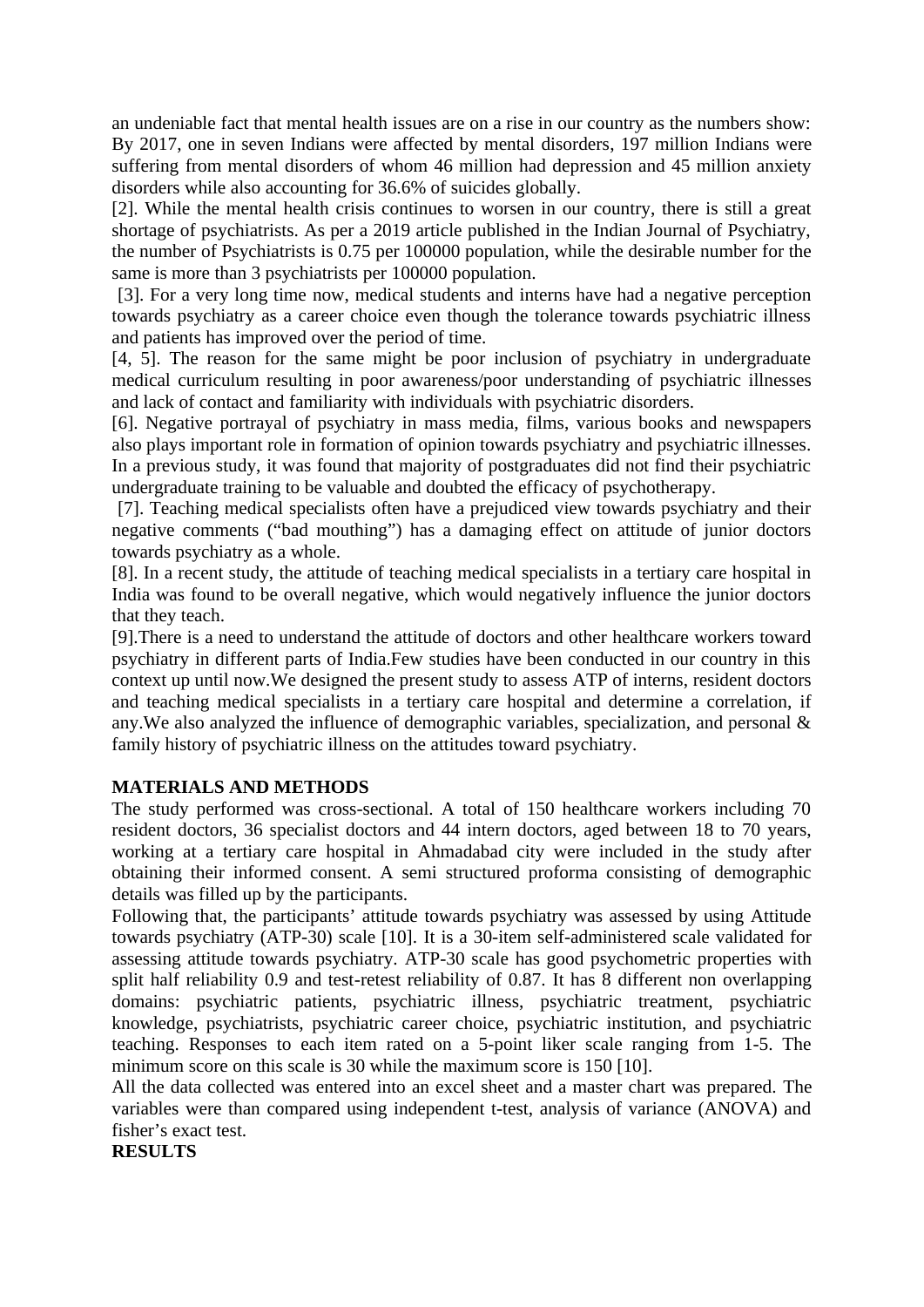The ATP-30 questionnaire was given to 150 consenting healthcare workers including 70 resident doctors, 36 specialist doctors and 44 intern doctors after obtaining their informed consent. 73 (48.66%) respondents were male while 77 (51.33%) were female. Majority of the respondents (80.66%) respondents were less than 30 years old indicating more of young population. Majority of the resident doctors and specialist doctors were clinicians, that is, of medical or surgical branch while interns constituted of 29.33% of study population.14.66%of the respondents have family history of psychiatric illness while7.33% of the respondents have personal history of psychiatric illness

The mean score of ATP questionnaire is 99.6 with range from 69-133 and standard deviation is 12.975, which indicates an overall positive attitude towards psychiatry.Female gender, specialization in a clinical discipline and family history of psychiatric illness are associated with a relatively higher score.We used independent t-test to compare mean ATP-30 scores in two-group comparisons like gender, age, personal and family history of psychiatric illness ANOVA (analysis of variance) for comparison of specialisation (medical, surgical and nonclinical)

While different values were obtained in the above comparisons, they were not statistically significant ( $p < 0.05$ ), that is, no significant association could be found as seen in table 1.

| <b>SUBGROUP</b>                       | $n$ (%)     | <b>MEAN ATP</b><br><b>SCORE</b> | <b>STANDARD</b><br><b>DEVIATION</b> | P value |
|---------------------------------------|-------------|---------------------------------|-------------------------------------|---------|
| <b>GENDER</b>                         |             |                                 |                                     |         |
| Male<br>$\blacktriangleright$         | 73 (48.66)  | 98.109                          | 13.738                              | 0.1702  |
| Female<br>⋗                           | 77(51.33)   | 101.012                         | 12.039                              |         |
| <b>AGE</b>                            |             |                                 |                                     |         |
| $<$ 30 years<br>⋗                     | 121 (80.66) | 99.719                          | 12.257                              | 0.818   |
| $>30$ years<br>≻                      | 29 (19.33)  | 99.103                          | 15.610                              |         |
| <b>DESIGNATION</b>                    |             |                                 |                                     |         |
| <b>RESIDENT</b><br>٠                  |             |                                 |                                     |         |
| $\triangleright$ Medical              | 40 (26.66)  | 99.85                           | 9.419                               |         |
| Surgical<br>≻                         | 24(16)      | 99.375                          | 14.415                              | 0.276   |
| Non-clinical<br>$\blacktriangleright$ | 06(04)      | 91.666                          | 9.410                               |         |
| <b>SPECIALIST DOCTOR</b>              |             |                                 |                                     |         |
| Medical<br>≻                          | 13 (08.66)  | 101.615                         | 14.819                              |         |
| Surgical<br>➤                         | 12(08)      | 98.166                          | 15.946                              | 0.434   |
| $\triangleright$ Non-clinical         | 11(07.33)   | 93.454                          | 12.666                              |         |
| <b>INTERN</b><br>$\bullet$            | 44 (29.33)  | 101.909                         | 12.975                              | ----    |
| PERSONAL H/O PSYCHIATRIC              |             |                                 |                                     |         |
| <b>ILLNESS</b>                        | 11(7.33)    | 102.272                         | 14.161                              | 0.478   |
| $\triangleright$ Yes                  | 139 (92.66) | 99.388                          | 12.853                              |         |
| $\triangleright$ No                   |             |                                 |                                     |         |
| <b>FAMILY H/O PSYCHIATRIC</b>         |             |                                 |                                     |         |
| <b>ILLNESS</b>                        | 22(14.66)   | 102.818                         | 14.253                              | 0.207   |
| Yes<br>≻                              | 128 (85.33) | 99.046                          | 12.661                              |         |
| N <sub>0</sub><br>≻                   |             |                                 |                                     |         |

| TABLE 1: Demographic profile and mean attitude toward psychiatry scores in different |  |
|--------------------------------------------------------------------------------------|--|
| subgroups using independent t-test and ANOVA                                         |  |

Fisher's exact test is used to evaluate the association of demographic variables, specialization and family history of psychiatric illness with three categories of ATP score (positive, neutral and negative). No significant association was found as seen in table 2.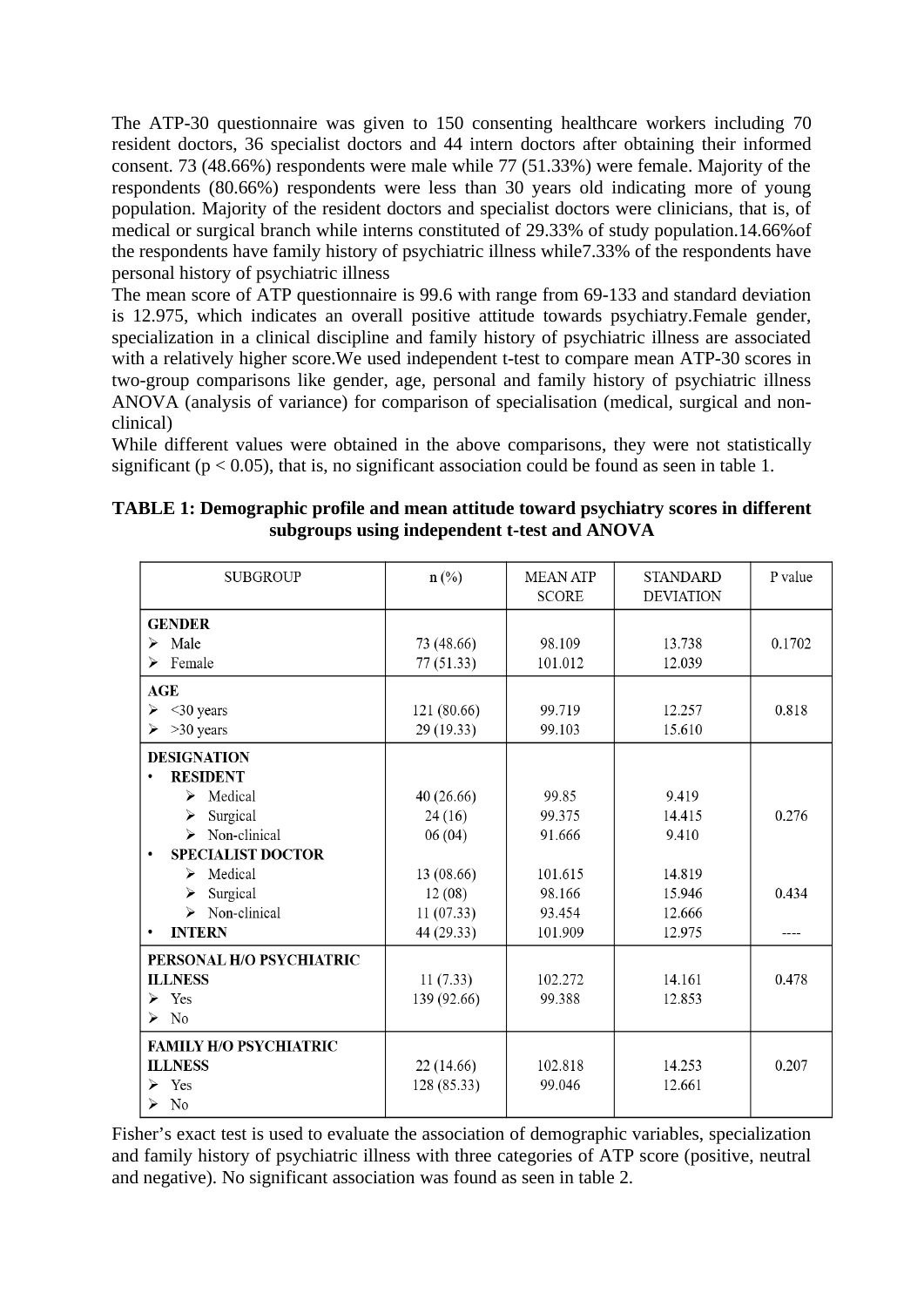| VARIABLES                        | POSITIVE (>90) | NEUTRAL (=90) | NEGATIVE (<90) | P value |
|----------------------------------|----------------|---------------|----------------|---------|
| Gender                           |                |               |                |         |
| Male<br>$\bullet$                | 49             | 02            | 22             | 0.158   |
| Female<br>$\bullet$              | 60             | 00            | 17             |         |
| Age                              |                |               |                |         |
| $\cdot$ <30                      | 87             | 01            | 30             | 0.483   |
| $\cdot$ >30                      | 22             | 01            | 09             |         |
| Personal H/O psychiatric illness |                |               |                |         |
| Yes<br>$\bullet$                 | 10             | 00            | 01             | 0.389   |
| No<br>$\bullet$                  | 99             | 02            | 38             |         |
| Family H/O psychiatric illness   |                |               |                |         |
| Yes<br>$\bullet$                 | 19             | 00            | 03             | 0.412   |
| no<br>$\bullet$                  | 90             | 02            | 36             |         |
| Specialisation                   |                |               |                |         |
| Medical<br>$\bullet$             | 42             | 00            | 11             |         |
| Surgical<br>$\bullet$            | 25             | 01            | 10             | 0.241   |
| Non-clinical<br>٠                | 10             | 00            | 07             |         |

# **TABLE 2: Association of demographic variables and specialization with total attitude toward psychiatry scores using Fisher's exact test**

75% of the respondents feel that psychiatry is a respected branch of medicine. Majority of the respondents (85%) of the respondents believes that psychiatric illnesses are as important as physical illness. Also, 8 out of 10 respondents believed that psychiatric patients should not be stigmatized and that admission to a psychiatric hospital, when required, helps in improvement of these patients [Table 3].

**TABLE 3: Most favourable responses of attitude towards psychiatry questionnaire**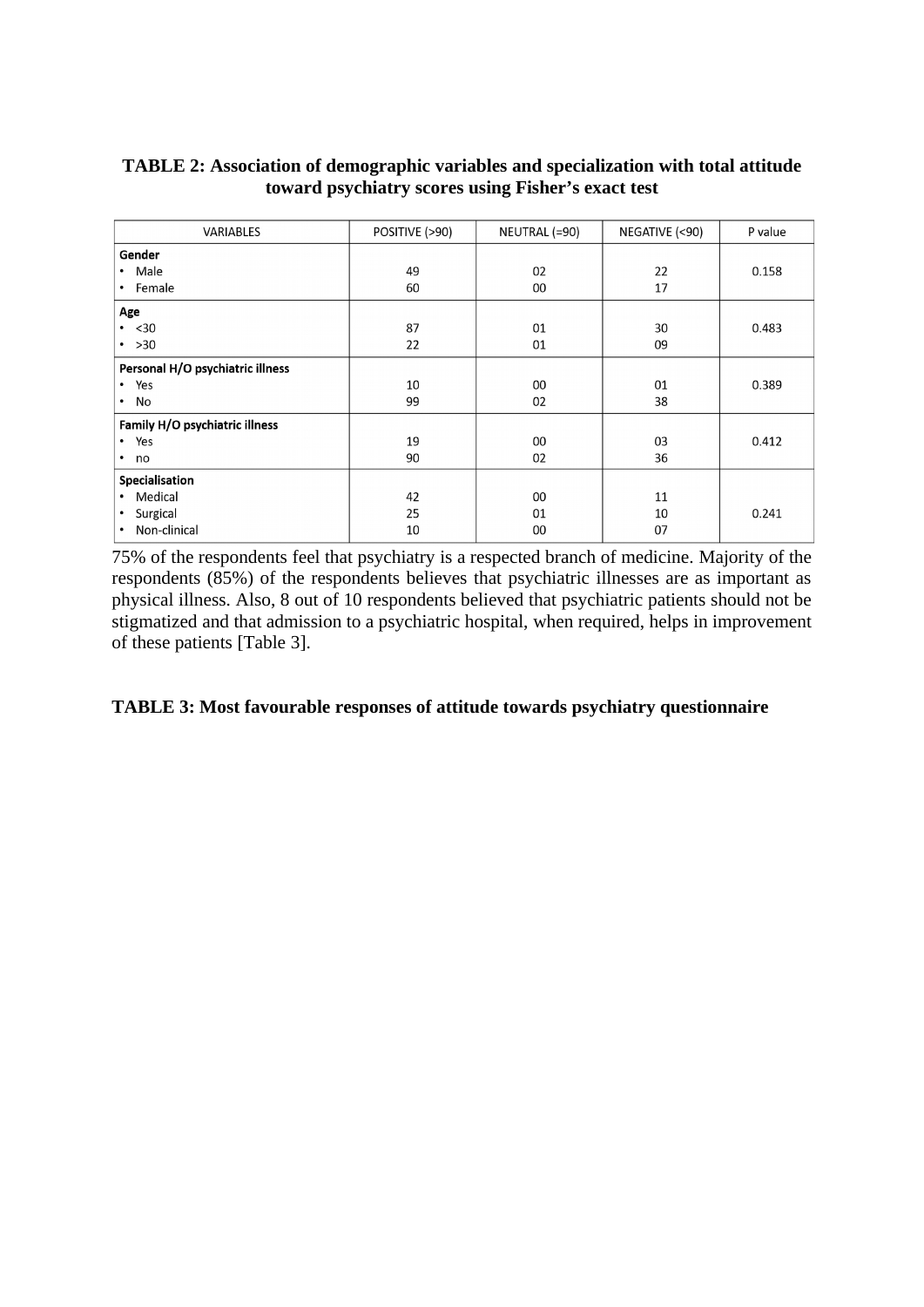| <b>QUESTION</b> | <b>QUESTION</b>                                    | <b>RESPONSE</b>               | <b>FREQUENCY</b> |
|-----------------|----------------------------------------------------|-------------------------------|------------------|
| <b>NUMBER</b>   |                                                    |                               | $\%$             |
| 11              | Psychiatry is a                                    | Agree/strongly agree: 113     | 75.33            |
|                 | respected branch of<br>medicine                    | Neutral: 28                   | 18.66            |
|                 |                                                    | Disagree/strongly disagree: 9 | 6                |
| 12              | Psychiatric illness                                | Agree/strongly agree: 127     | 84.66            |
|                 | deserves at least as<br>much attention as          | Neutral: 23                   | 15.33            |
|                 | physical illness                                   | Disagree/strongly disagree: 0 | $\theta$         |
| 20              | Psychiatric hospitals                              | Agree/strongly agree: 115     | 76.66            |
|                 | have a specific<br>contribution to make to         | Neutral: 33                   | 22               |
|                 | the treatment of the<br>mentally ill.              | Disagree/strongly disagree: 2 | 1.33             |
| 27              | If we listen to them,                              | Agree/strongly agree: 117     | 78               |
|                 | psychiatric patients are<br>just as human as other | Neutral: 26                   | 17.33            |
|                 | people.                                            | Disagree/strongly disagree: 7 | 4.66             |

Only about 35% respondents reported that they would consider psychiatry as a career. A similar number of respondents (36%) considered psychiatry to be an exciting specialty. 2/3<sup>rd</sup> of the respondents had either neutral or negative feeling that psychiatric treatment increases the worries of patient. More than  $2/3^{rd}$  respondents felt that it is difficult to teach psychiatry as it lacks a definitestructure for teaching [Table 4].

# **TABLE 4: Least favourable responses of attitude towards psychiatry questionnaire**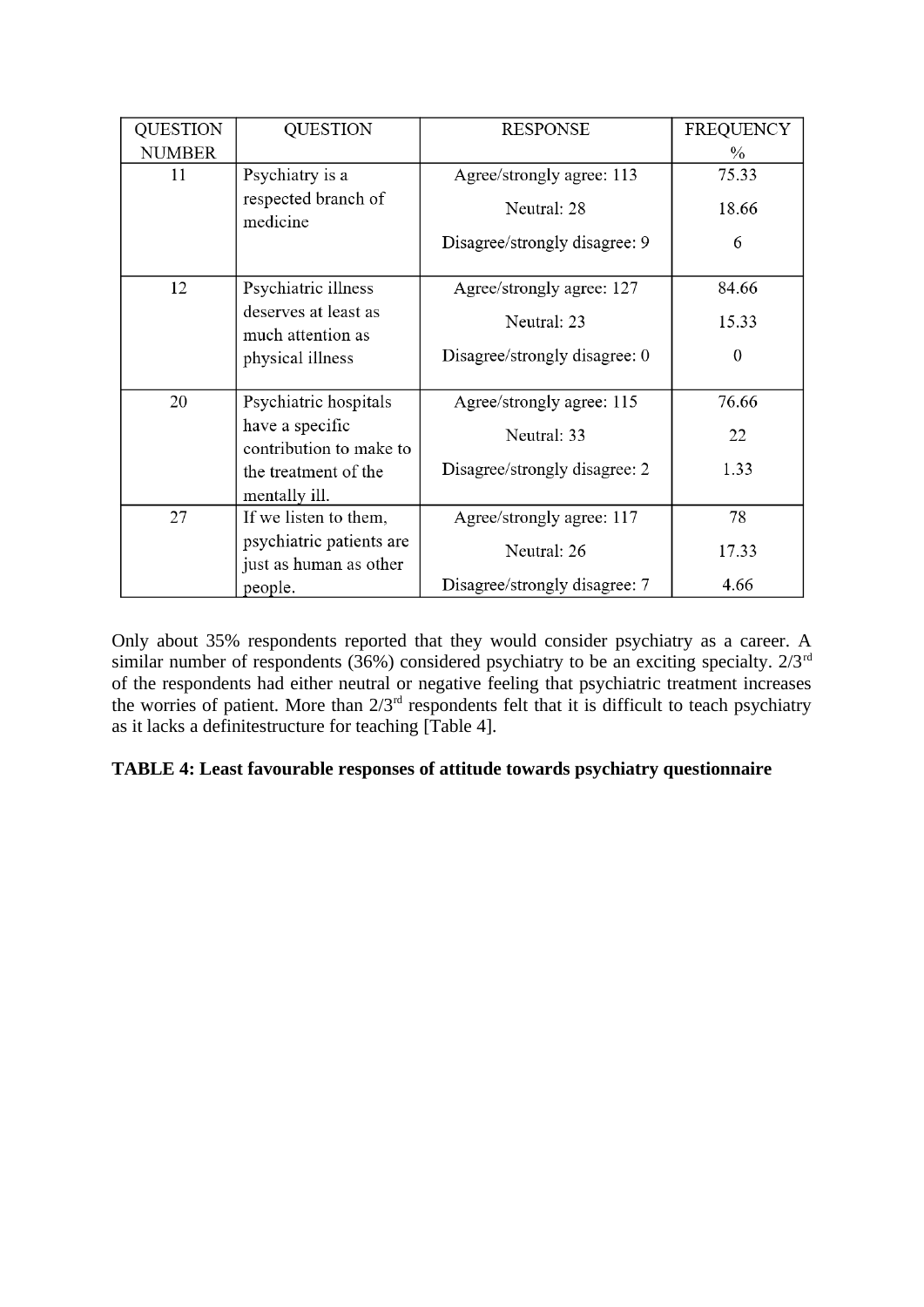| <b>QUESTION</b> | <b>QUESTION</b>                              | <b>RESPONSE</b>                | <b>FREQUENCY</b> |
|-----------------|----------------------------------------------|--------------------------------|------------------|
| <b>NUMBER</b>   |                                              |                                | $\frac{0}{0}$    |
| 16              | Psychiatric treatment                        | Disagree/strongly disagree: 54 | 36               |
|                 | causes patients to<br>worry too much about   | Neutral: 50                    | 33.33            |
|                 | their symptoms.                              | Agree/strongly agree: 46       | 30.66            |
| 21              | If I were asked what I                       | Disagree/strongly disagree: 54 | 36               |
|                 | considered to be the<br>three most exciting  | Neutral: 46                    |                  |
|                 | medical specialties,<br>psychiatry would be  | Agree/strongly agree: 50       | 33.33            |
|                 | excluded.                                    |                                |                  |
| 30              | Psychiatry is so                             | Disagree/strongly disagree: 47 | 31.33            |
|                 | amorphous that it<br>cannot really be taught | Neutral: 63                    | 42               |
|                 | effectively.                                 | Agree/strongly agree: 40       | 26.66            |

# **DISCUSSION**

The attitude of interns, residents and teaching specialist doctors turned out to be positive overall as evidenced by the mean ATP score of 99.6. The attitude towards psychiatric patients and psychiatric illness was more favourable than that of psychiatry as a career choice.

# **PREVIOUS STUDIES:**

Various studies have been conducted in the past to assess the attitude of medical students (undergraduates) towards psychiatry, most of them showing overall negative attitude towards psychiatry [11, 12]. Lack of awareness, limited exposure to psychiatric patients and poor inclusion of psychiatry in undergraduate medical curriculum are the primary causes for their negative attitudes.In the study conducted by Parikh *et al* [5]and Patra *et al* [9] among the interns and teaching medical specialists respectively, their attitude towards psychiatry was found to be negative overall. However, in a study conducted by Desai *et al*., regular attendance in clinical posting in psychiatry department resulted in a significant improvement of ATP scores towards the end of term as compared to the beginning [13].Few numbers of studies have been conducted in our country where intern doctors, resident doctors and specialist doctors all were included and assessed for their attitude towards psychiatry thus justifying the population that was chosen for our study.Our study has shown a positive shift in attitude towards psychiatry as compared to studies of the past. One of the reasons for this change is inclusion of psychiatry in undergraduate medical curriculum in the form of lectures and clinical psychiatric postings. Internship in the department of psychiatry has improved the understanding of psychiatric illness among medical students while debunking myths and misconceptions.Personal history and family history of psychiatric illness have significant contribution in this aspect as almost of 90% of participants who had personal or family history of psychiatric illness have positive attitude towards psychiatry as they themselves have witnessed the efficacy of psychiatric treatment.During the postgraduate training, exposure to psychiatric patients and psychiatric co-morbidities in medical or surgical patient and their successful treatment contributes to a positive attitude towards psychiatry.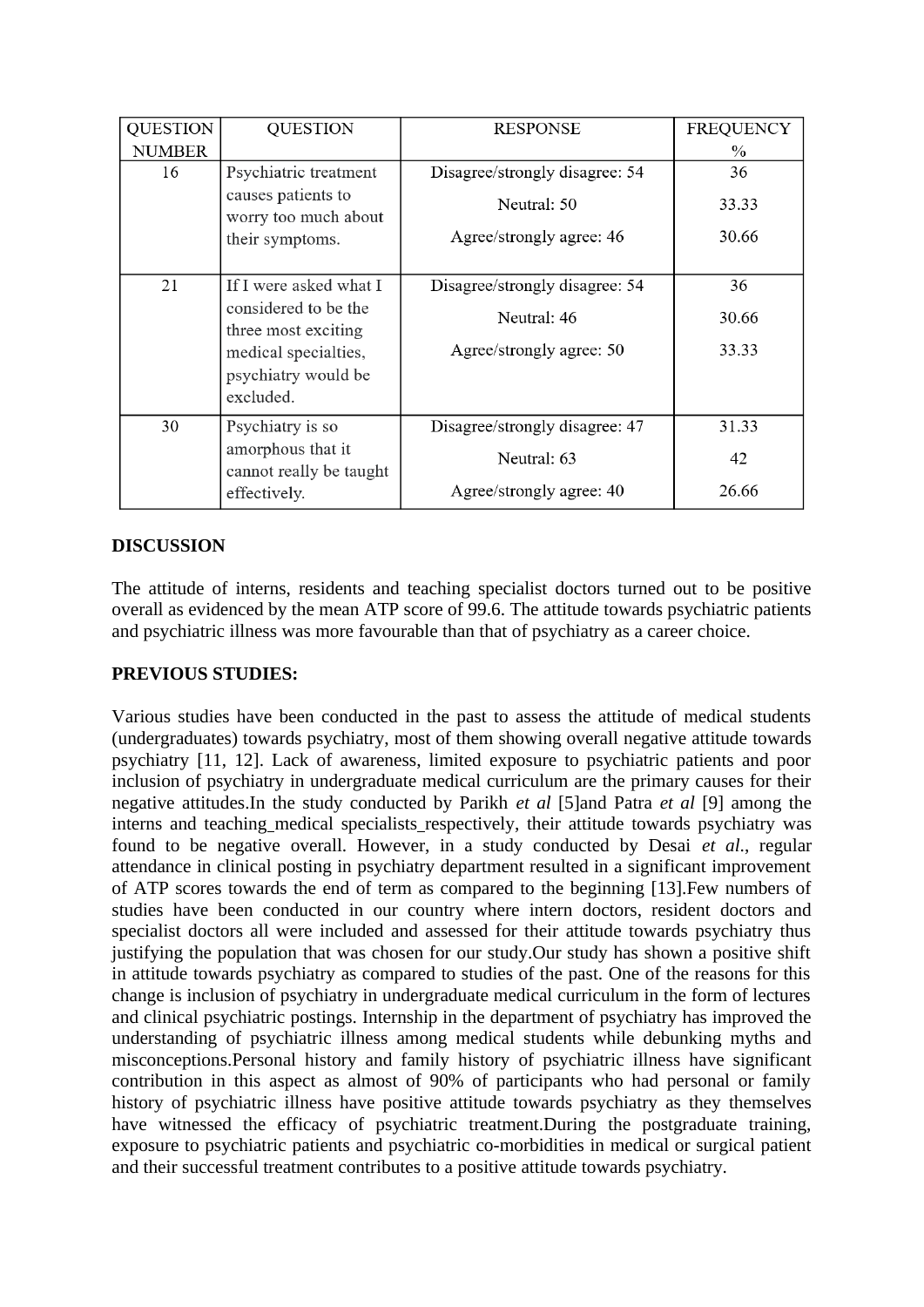In the recent years, there is increase in awareness of psychiatric illnesses and acceptance of psychiatric patients as a result of widespread campaigning by government, doctors as well as prominent individuals. More recently, the COVID-19 pandemic brought with it isolation, quarantines, lockdowns and the fear of the disease itself, which resulted in increased psychiatric problems which were tackled by mental health helplines, teleconsultation and the use of social media to facilitate resolution of these problems. As a result, importance of mental health further increased and there was a positive outcome on attitude towards psychiatry as a whole.

Various steps still need to be taken to further improve image and understanding of psychiatry. Replacement of didactic lectures with patient-oriented teaching, wherein there is more opportunity for patient interaction, can improve student's ATP [14]. Elective placements in psychiatry during medical graduation can provide better opportunities for engaging with and understanding patients with psychiatric illness. During internship, inclusion of interns in history taking, diagnosis and management of patients in outpatient and inpatient settings can help decrease the stigma and improve the image of psychiatry.

### **LIMITATIONS**

Our study is cross-sectional, whereas a follow up study would show the level of variation over time. This study has been conducted in a small population; hence larger sample studies are required for the results to be generalized.

### **CONCLUSIONS**

The attitude of healthcare workers i.e. doctors and interns towards psychiatric illnesses, treatment and patients has improved gradually due to various reasons like inclusion of psychiatry in undergraduate studies, better understanding of psychiatric issues, increase in acceptance of patients with psychiatric illness, widespread awareness campaigns by the government, psychiatrists and various individual personalities as well.However, the attitude of our doctors towards psychiatrists as professionals and psychiatry as a career choice is less favourable resulting in significant dearth of psychiatrists across the country. Improving the image and understanding of psychiatry by its inclusion at various levels of medical education can improve the recruitment of medical students into the speciality of psychiatry and that in turn would improve quality of clinical care received by patients of psychiatric illness.

#### **FINANCIAL SUPPORT AND SPONSORSHIP** Nil

# **CONFLICTS OF INTEREST**

There are no conflicts of interest.

### **REFERENCES**

- 1. WHO Definition of Health. Available from: [http://www.who.int/about/definition/en.](http://www.who.int/about/definition/en)
- 2. India State-Level Disease Burden Initiative Mental Disorders Collaborators (2020), ["The](https://www.thelancet.com/journals/lanpsy/article/PIIS2215-0366(19)30475-4/fulltext#%20) [burden of mental disorders across the states of India: the Global Burden of Disease Study](https://www.thelancet.com/journals/lanpsy/article/PIIS2215-0366(19)30475-4/fulltext#%20) [1990–2017"](https://www.thelancet.com/journals/lanpsy/article/PIIS2215-0366(19)30475-4/fulltext#%20), *The Lancet Psychiatry,* 7(2): 148-161.
- 3. Garg K, Kumar CN, Chandra PS. Number of psychiatrists in India: Baby steps forward, but a long way to go. Indian J Psychiatry 2019; 61:104-5.
- 4. Ndetei DM, Khasakhala L, Ongecha-Owuor F, Kuria M, Mutiso V, Siyanda J, *et al.* Attitudes toward psychiatry: A survey of medical students at the University Of Nairobi, Kenya. Accad Psychiatry 2008; 32:154-9.